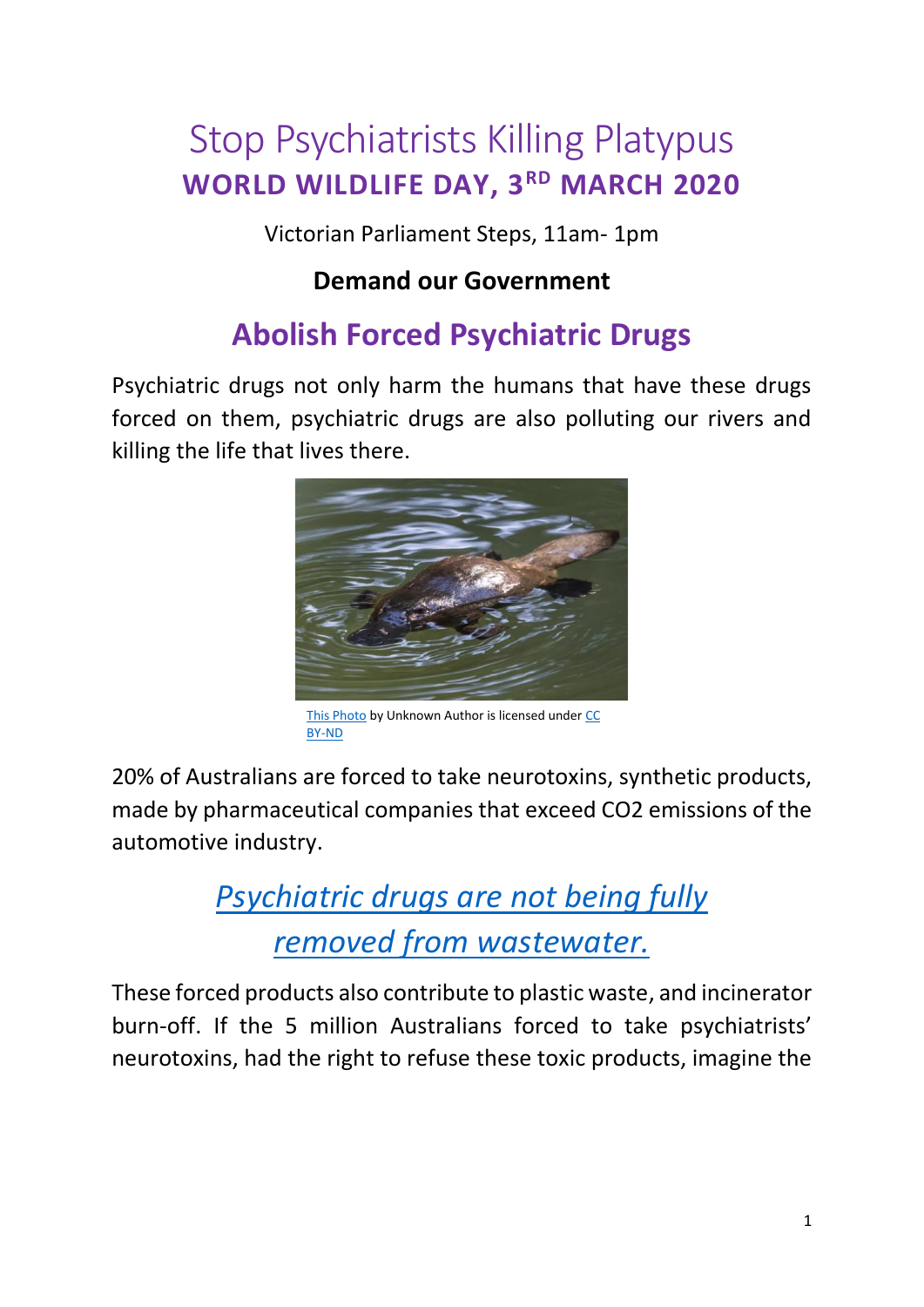reduction in pollution, how our rivers and life there would more easily flourish, rather than having to suffer and die!



Platypus don't fare well on psychdrugs any more than humans do. No one wants psychdrugs in their body! While our government still legislates to force psychiatric drugs into humans, our rivers are becoming increasingly polluted by these toxins. There are massive health risks to humans and wildlife with the amount of psychdrugs found in wastewater. And these pharmaceutical products are not easily removed from wastewater, which is then dumped into rivers, and used in farming.

The Royal Commission into BLOODY psychiatrists' & mental health association company violations, is doing nothing to stop forced psychiatric drugging, instead, the Victorian Government wants to twist and pervert what Australians most violated by psychiatrists are saying, and then to our disgust, highlight those perpetrating psychiatrists who submitted to the Royal Commission for more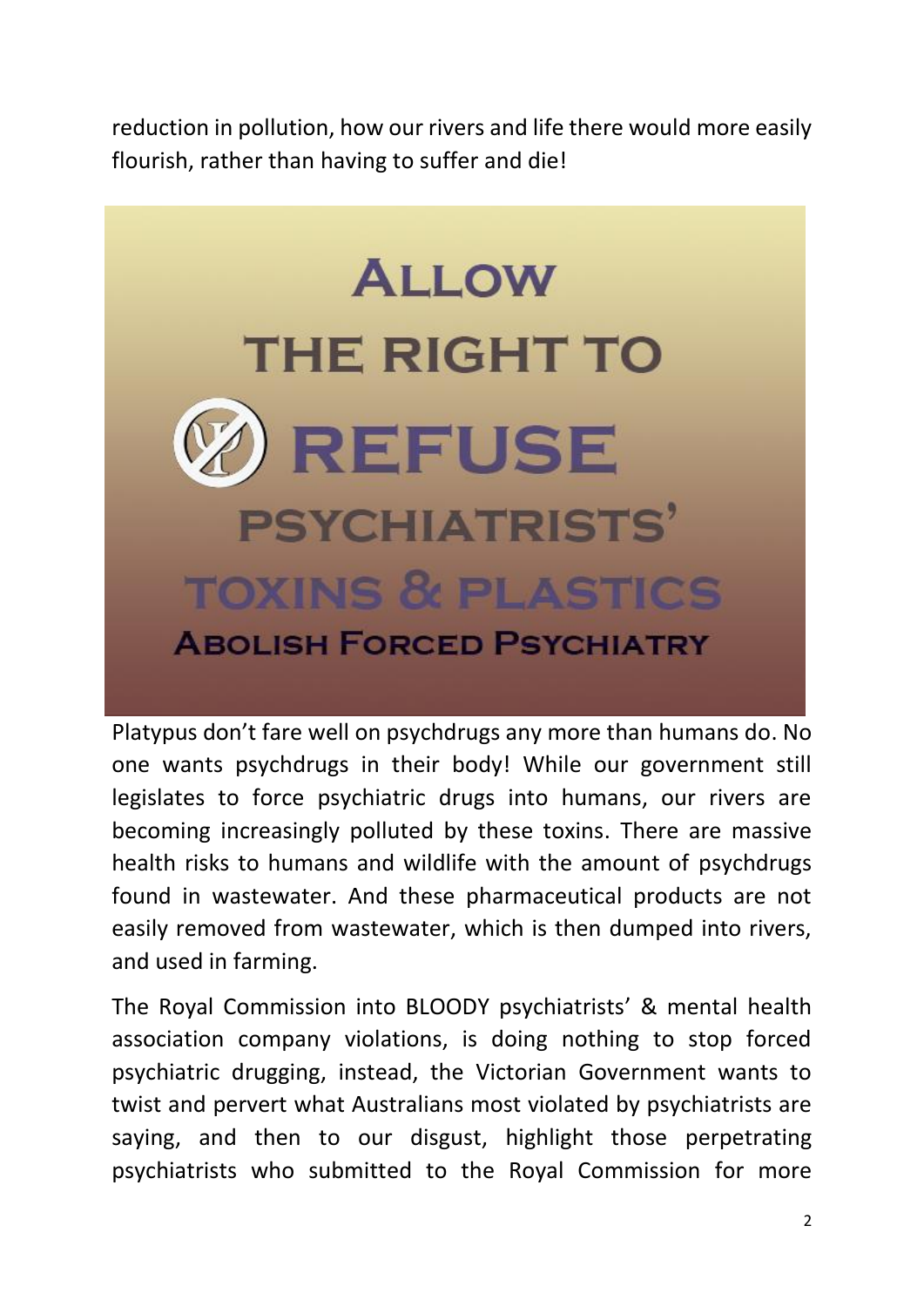government hand-outs. The Victorian Royal Commission into Mental Health associated companies has ignored our pleas to abolish forced psychiatry, ignored the impact on humans, wildlife and our environment. [Our government, puppeteered by big pharmaceutical](https://thenewdaily.com.au/life/wellbeing/2020/02/08/pharmacists-political-donations-australia/?utm_source=Adestra&utm_medium=email&utm_campaign=Sunday%20Best%20-%2020200209)  [lobbies](https://thenewdaily.com.au/life/wellbeing/2020/02/08/pharmacists-political-donations-australia/?utm_source=Adestra&utm_medium=email&utm_campaign=Sunday%20Best%20-%2020200209) and the exploitative mental Hellth associated companies, wants to tax us, to increase the violations, on us, our environment, platypus and other river life. Stop psychiatrists from killing platypus and allow the twenty per cent of Australians forced to take neurotoxins the #right2refuse psychiatrists.

### **DEMAND**

#### **THE RIGHT TO REFUSE PSYCHIATRISTS' PRODUCTS!**

#### **[#victimsofpsychiatrists](http://www.victimsofpsychiatrists.com/)**

#### **need legislative change NOW!**

#### **FORCED PSYCHIATRY**

#### **IS A BLOODY TOXIC, CRUEL EXPLOITATION RACKET**

#### **That must be ABOLISHED.**

#### **abolishpsychiatry.org**

### **STAND WITH US, 3rd March**

## **at Victorian Parliament, 11am – 1pm**

#### **What have platypus done to deserve forced psychiatry? Forced psychiatric drugs are the worst kind of torture – only psychiatrists deserve that!**

- Tell Minister Folley he is off his trolley thinking he can get us tax-payers to agree to increase neurotoxins in the river water!
- That 5 million Australians currently forced to kill platypus through mental health legislation want the #right2refuse!